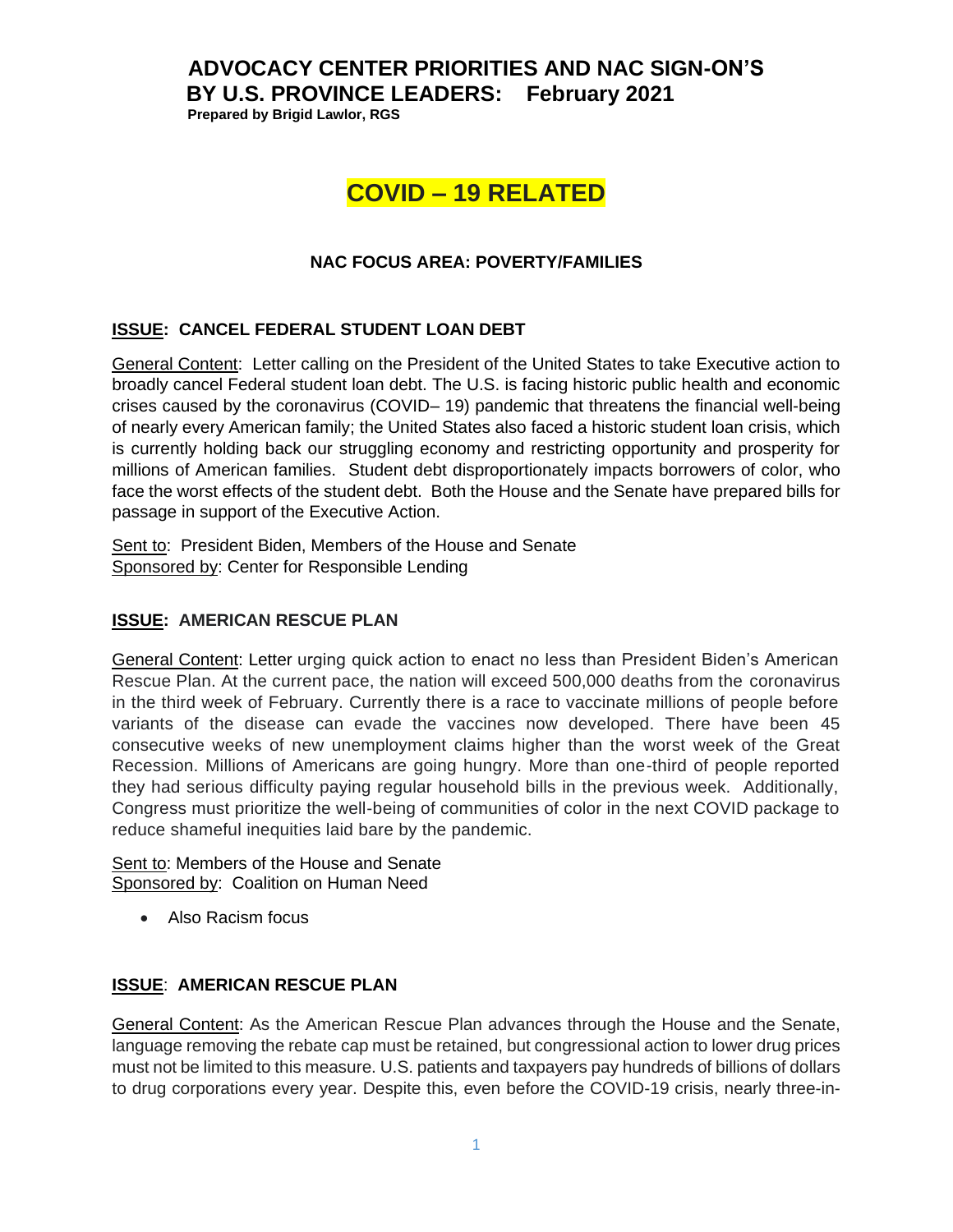ten Americans reported rationing medicine due to cost. Helping curb the very worst price spikes is a good first step, but insufficient to provide the relief that we need.

Sent to: Headers of the House and Senate:Leader Schumer, Leader McConnell, Speaker Pelosi and Leader McCarthy:

Sponsored by: Public Citizen

# **ISSUE: INCLUDE: THE RAISE THE WAGE ACT OF 2021 IN THE AMERICAN RESCUE PLAN.**

General Content: Letter urging the inclusion of The Raise the Wage Act of 2021 in the American Rescue Plan as a necessary part of our national recovery from the devastating effects of the COVID-19 Pandemic. If enacted, the Raise the Wage Act of 2021 would: • Gradually raise the federal minimum wage to \$15 an hour by 2025; • After 2025, adjust the minimum wage each year to keep pace with growth in the median wage — a measure of wages for typical workers; • Phase out the egregious subminimum wage for tipped workers, which has been frozen at a meager \$2.13 since 1991; and • Steadily terminate unacceptable subminimum wages for workers with disabilities employed in sheltered workshops and for workers under age 20.

Sent to: Members of Congress Sponsored by: Network

# **ISSUE: HEALTH CARE AFFORDABILITY ACT OF 2021**

General Content: As the country continues to face the devastating health and economic impacts of the coronavirus pandemic, it is more important than ever to ensure that every American has affordable care. By increasing the size of and expanding eligibility for premium tax credits, the Health Care Affordability Act would reduce out-of-pocket costs for households across the United States, lower premiums for more than ten million people, and reduce the number of uninsured Americans by millions more.

Sent to: President Biden, Majority Leader Schumer, Minority Leader McConnell, Speaker Pelosi, and Minority Leader McCarthy: Sponsored by: Protect Our Care

## **ISSUE: PAYCHECK FAIRNESS ACT**

General Content: **Paycheck Fairness Act** will soon be reintroduced. Substantively, it is similar to the one from the 116<sup>th</sup> Congress. However, it is reframed around the current crises. The new amendments include:

- Directing the Department of Labor to conduct research, outreach, and educational programs to eliminate pay disparities for women and girls of color (including in the teenage labor force).
- Clarifying that employers with fewer than 100 employees are exempted from having to report pay data to the EEOC.
- Clarifying that the protections from retaliation for discussing or disclosing pay apply to asking the employer why the wages of the employee are set at a certain rate or salary.

Sent to: Members of Congress

Sponsored by: American Association of University Women (AAUW)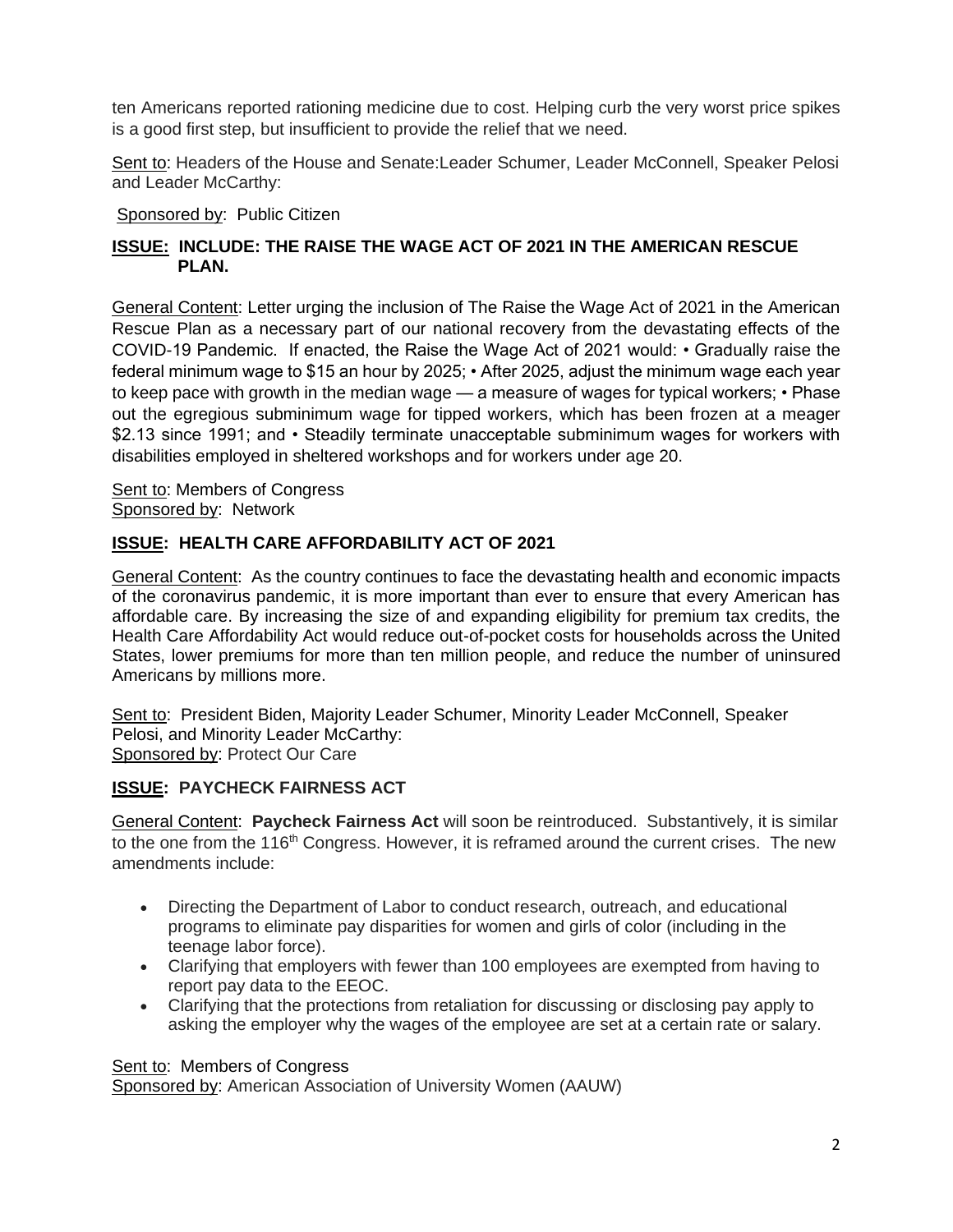# **ISSUE: CDC EVICTION MORATORIUM**

General Content: Letter urging the Biden Administration to extend, improve, and enforce the current CDC eviction moratorium until the end of the pandemic. The federal eviction moratorium has kept millions of people who otherwise would have been evicted stably housed but it has significant shortcomings that undermine its public health impacts. The moratorium must be extended beyond its current expiration on March 31 through the end of the pandemic, and be improved and enforced.

Sent to: President Biden, HUD Secretary-designate Fudge and CDC Director Walensky Sponsored by: National Low Income Housing Association

# **ISSUE: ENFORCEMENT OF THE EVICTION MORATORIUM**

General Content: Consumer Financial Protection Bureau and the Federal Trade Commission – asking them to use their existing authority to protect renters and homeowners. Right now, no federal agency is enforcing the moratorium, and we believe these agencies can do so, without any further action by Congress.

Sent to: David Uejio, Acting Director, Consumer Financial Protection Bureau and Rebecca K. Slaughter, Acting Chair, Federal Trade Commission Sponsored by: National Low Income Housing Coalition and National Consumer Law Center

# **NAC FOCUS AREA: RACISM**

## **ISSUE: MEDICAID EXPANSION AND BLACK MATERNAL HEALTH**

General Content: The COVID-19 pandemic is a moral challenge and our nation's response has already revealed our values. Black and brown communities have experienced devastation with disproportionately higher infection and mortality rates from COVID-19.

Therefore, urge Congress to address these injustices by supporting provisions in the COVID-19 relief package currently under consideration in the House of Representatives that pave the way for states to expand Medicaid access.

The current House package includes several vital provisions that make coverage more affordable and accessible for millions of low-income people and vulnerable communities through the Medicaid program

Sent to: Members of Congress Sponsored by: Network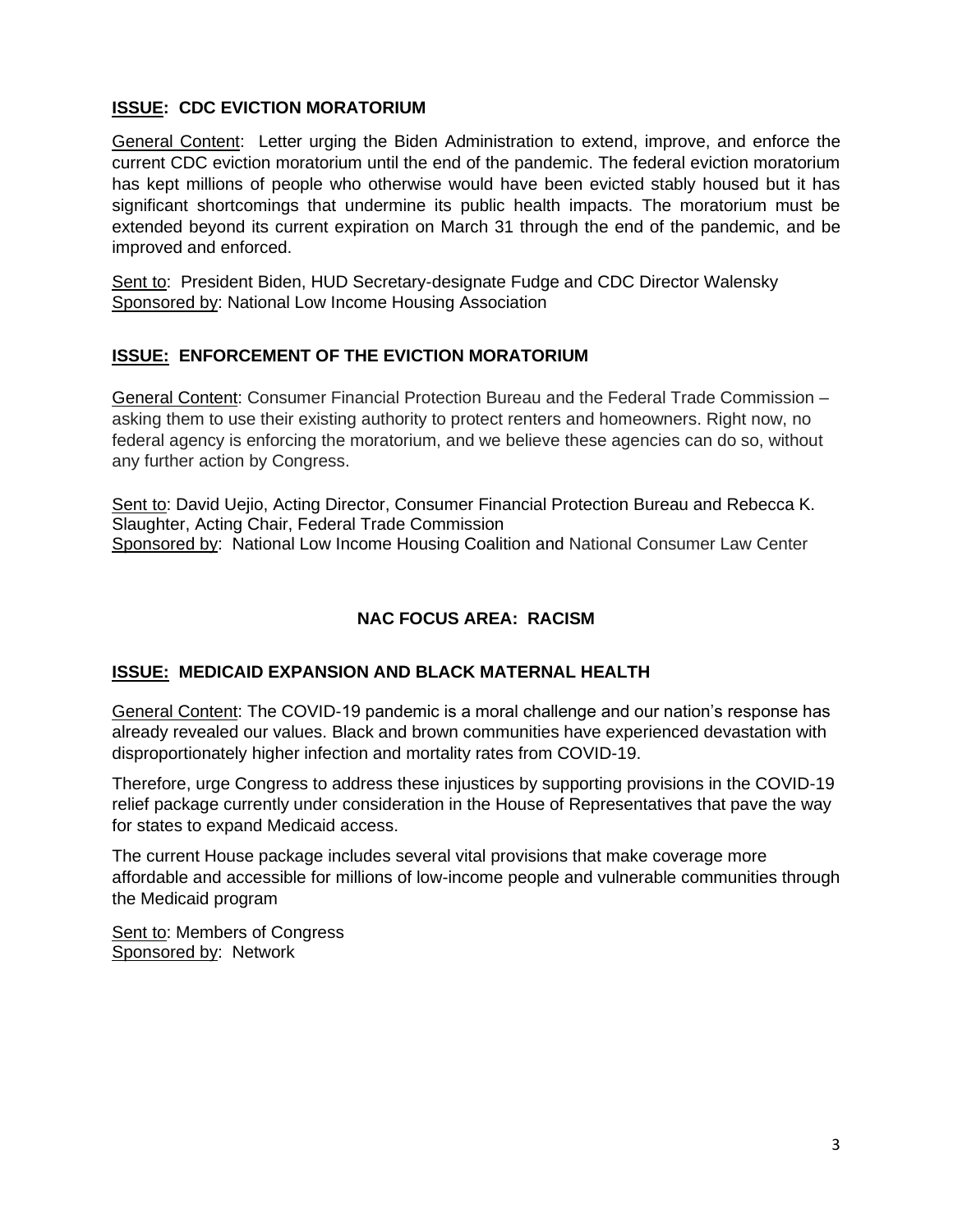# **NAC FOCUS AREA: OTHER RELATED CONCERNS**

## **ISSUE: GLOBAL HEALTH CRISIS**

General Content: Letter to President Biden calling on him during this global health crisis to take every possible step to create a just and equitable policy toward the development, manufacture, and distribution of COVID-19 vaccines.

Sent to: President Biden

Sponsored by: Network

#### **ISSUE: COVID-19 RELIEF FOR INCARCERATED PEOPLE**

General Content: To ensure that current and formerly incarcerated people are not invisible in response to the COVID-19 pandemic. In particular, we urge you to release as many people as possible from prisons. In the absence of such bold action we encourage the use of available mechanisms, including: immediate release of elderly and medically vulnerable people; early release of anyone within 18 months of their release date; and the wide use of compassionate release and home confinement.

To ensure that formerly incarcerated people are not disproportionally affected by the economic downturn that has come in the wake of this pandemic we urge Congress to: Amend the Small Business Administration payroll protection program (PPP) loan application to remove any exclusion of formerly incarcerated individuals. Specifically, we urge an immediate repeal of the Interim Final Rule unilaterally adopted by the SBA which effectively barred business owners with criminal records from applying for PPP loans. Explicitly include formerly incarcerated people in all economic relief programs.

Sent to: The Honorable Nancy Pelosi Speaker, U.S. House of Representatives, The Honorable Charles Schumer Majority Leader, United States Senate and House and Senate Judiciary Committee Leadership.

Sponsored by: Friends Committee on National Legislation

# **NON COV-19**

#### **NAC FOCUS AREA: ENVIRONMENTAL DEGRADATION**

## **ISSUE: TACKLING GLOBAL DEFORESTATION**

General Content: Letter to the Biden-Harris Administration and Congress to combat illegal deforestation in the commodities supply chain contributing to forest degradation and deforestation, in addition to land conflicts, human rights violations, and environmental crimes. Deforestation is driving climate change and the emergence of viruses such as Ebola and the novel coronavirus**.**

Sent to: Biden-Harris Administration and Members of Congress Sponsored by: Maryknoll Office for Global Concerns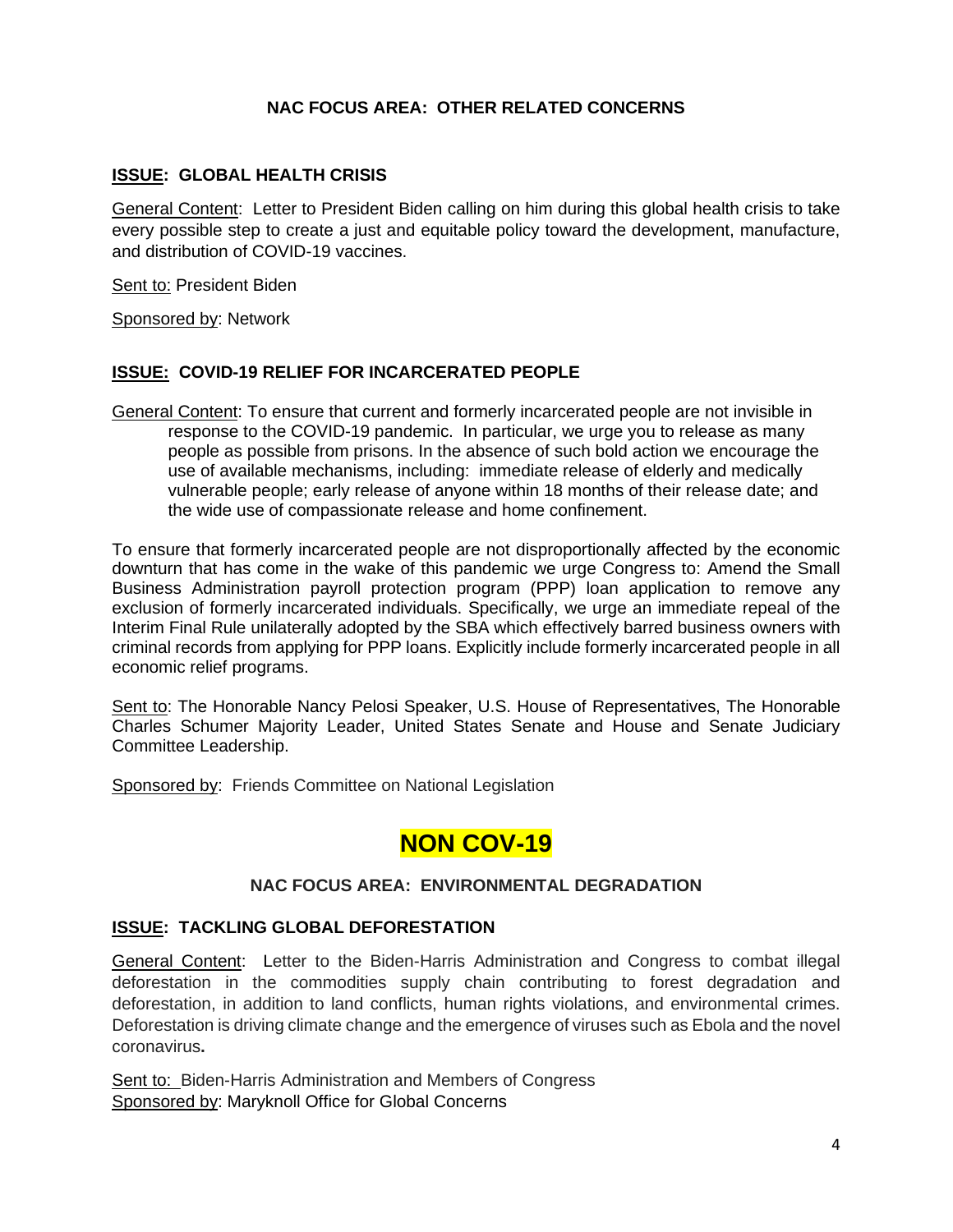## **NAC FOCUS AREA: IMMIGRATION**

## **ISSUE: REQUEST TO DESIGNATE AND REDESIGNATE 18 COUNTRIES FOR TEMPORARY PROTECTED STATUS AND PROTECT 2.3 MILLION IMMIGRANTS**

General Content: Letter to President Biden and DHS Secretary Mayorkas requesting that they designate and redesignate 18 countries for Temporary Protected Status (TPS), protecting upwards of [2.3 million people.](https://bit.ly/TPSChart) The letter covers the following countries: *Bahamas, Cameroon, El Salvador, Guatemala, Guinea, Haiti, Honduras, Hong Kong, Lebanon, Mauritania, Nepal, Nicaragua, Sierra Leone, Somalia, South Sudan, Sudan, Venezuela, and Yemen*.

Syria was not included as it was [recently redesignated.](https://www.dhs.gov/news/2021/01/29/acting-dhs-secretary-pekoske-extends-temporary-protected-status-syria) Mexico was not included as there is a Mexico-only [letter.](https://bit.ly/TPS4MXform)

Sent to: President Biden and DHS Secretary Mayorkas Sponsored by: Masa Group

# **ISSUE:** U**NJUST DEPORTATION AND "EXPULSION" FLIGHTS TO HAITI AND OTHER COUNTRIES!**

General Content: Letter to President Biden and DHS to Stop the Deportations express our deep concern about the targeted detention and deportation of Black migrants, and the expulsions of Haitians at the border under policies carried over from the previous administration, especially as we celebrate Black History Month. With every deportation and expulsion flight, we are placing lives at risk and abdicating from our moral and legal obligations to provide protection. We urge you to take immediate action to save Black migrants' lives by exercising your authority to halt deportation flights and stop expelling Haitians under Title 42.

Sent to: The Honorable Alejandro Mayorkas, Secretary, U.S. Department of Homeland Security Sponsored by: Bridges Faith Initiative

#### • **Also Racism Focus**

## **ISSUE: MISUSE OF TITLE 42**

General Content: Letter to President Biden to end the misuse of Title 42 public health authority at the border, stop blocking and expelling people seeking U.S. humanitarian protections, ensure appropriate infrastructure and support for shelters and other border groups to assist asylum seekers, and allow these families, children and adults to pursue their requests while in safety, inside the United States. Since March 2020, the Department of Homeland Security (DHS) has blocked and turned away people at the southern border, including asylum seekers and children, without access to the U.S. asylum system or preliminary protection screenings, sending them to persecution, torture and other serious danger in violation of U.S. refugee and anti-trafficking laws and treaty obligations.

Sent to: President Biden Sponsored by: Human Rights First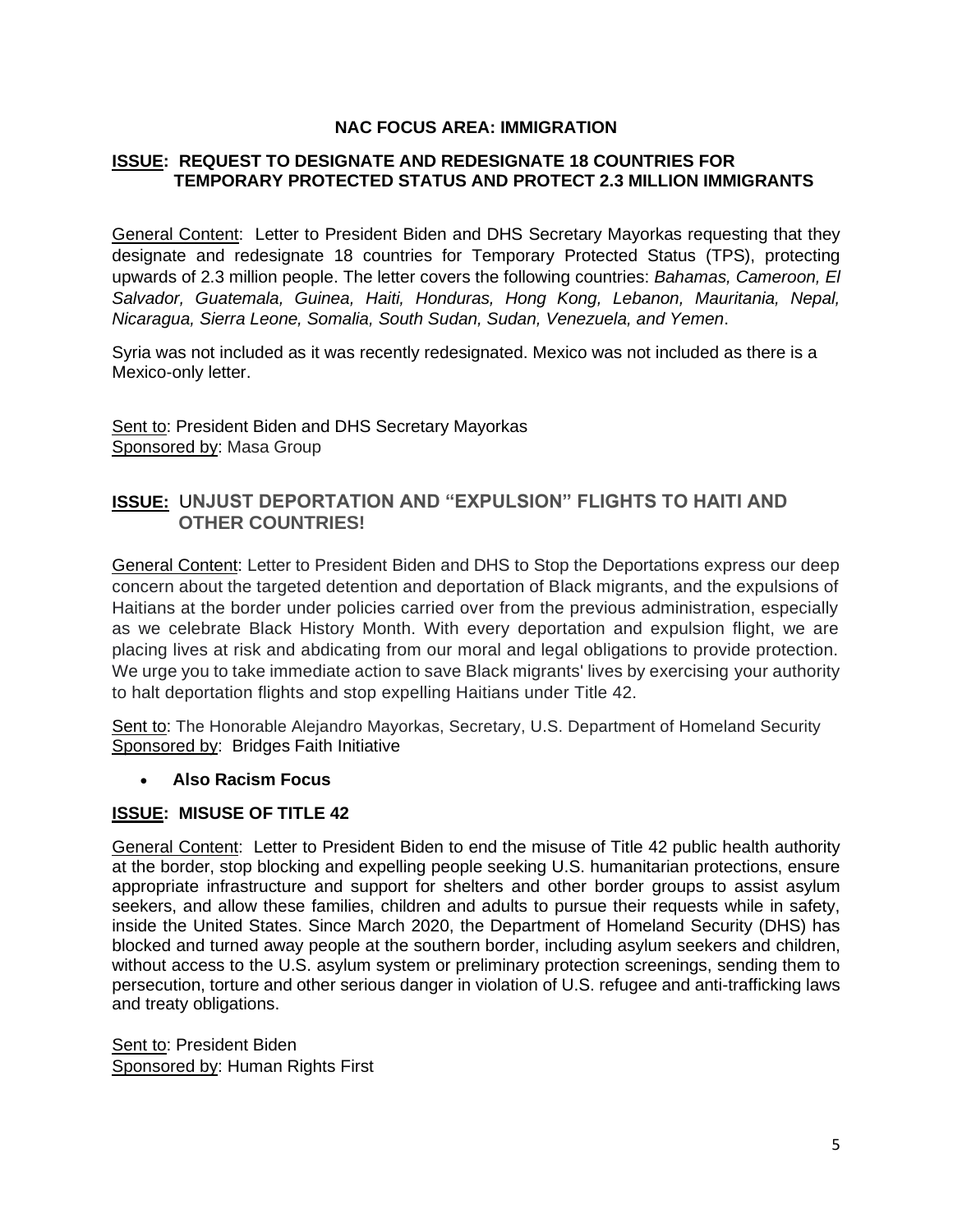# **NAC FOCUS AREA: POVERTY/FAMILIES**

# **ISSUE: AFFORDABLE HOUSING**

General Content: Letter urges Congress to provide the highest possible funding for HUD and USDA affordable housing and community development programs for fiscal year 2022.

Sent to: Members of Congress Sponsored by: National Low Income Housing Coalition

# **ISSUE: PREGNANT WORKERS FAIRNESS ACT**

General Content: The need to ensure pregnant workers can stay healthy and working is long overdue. Pregnant workers continue to face significant health consequences if they are forced to keep working without accommodations and significant economic hardship if they are fired or pushed out for needing accommodations. Previously submitted in 2020; resubmitted in 2021).

Sent to: Members of Congress Sponsored by: A Better Balance: The Work & Family Legal Center

# **ISSUE: RAISE THE WAGE ACT Off 2021**

General Content: If enacted, the Raise the Wage Act of 2021 would: Gradually raise the federal minimum wage to \$15 an hour by 2025; *After 2025,* adjust the minimum wage each year to keep pace with growth in the median wage—a measure of wages for typical workers; Phase out the egregious subminimum wage for tipped workers, which has been frozen at a meager \$2.13 since 1991; and Sunset unacceptable subminimum wages for workers with disabilities employed in sheltered workshops and for workers under age 20.

Sent to: Members of Congress Sponsored by: National Employment Law Project

## **NAC FOCUS AREA: RACISM**

## **ISSUE: AMENDMENTS TO CRIMINAL LEGAL SYSTEM**

General Content: The system of mass incarceration working as intended; it is a racist system. Comprehensive reform that does not exclude violent offenses or discriminate against people because of the offense committed is needed. Extending the negative impacts through policy that excludes violent offenses only reinforces further harms and impedes rehabilitation. The criminal legal system should be reformed. Addressing violent offenses is a necessary step in this process of reform.

Congress should enact reforms that meaningfully reduce incarceration:

• Pass the Second Look Act to offer the opportunity at a shorter sentence via judicial review;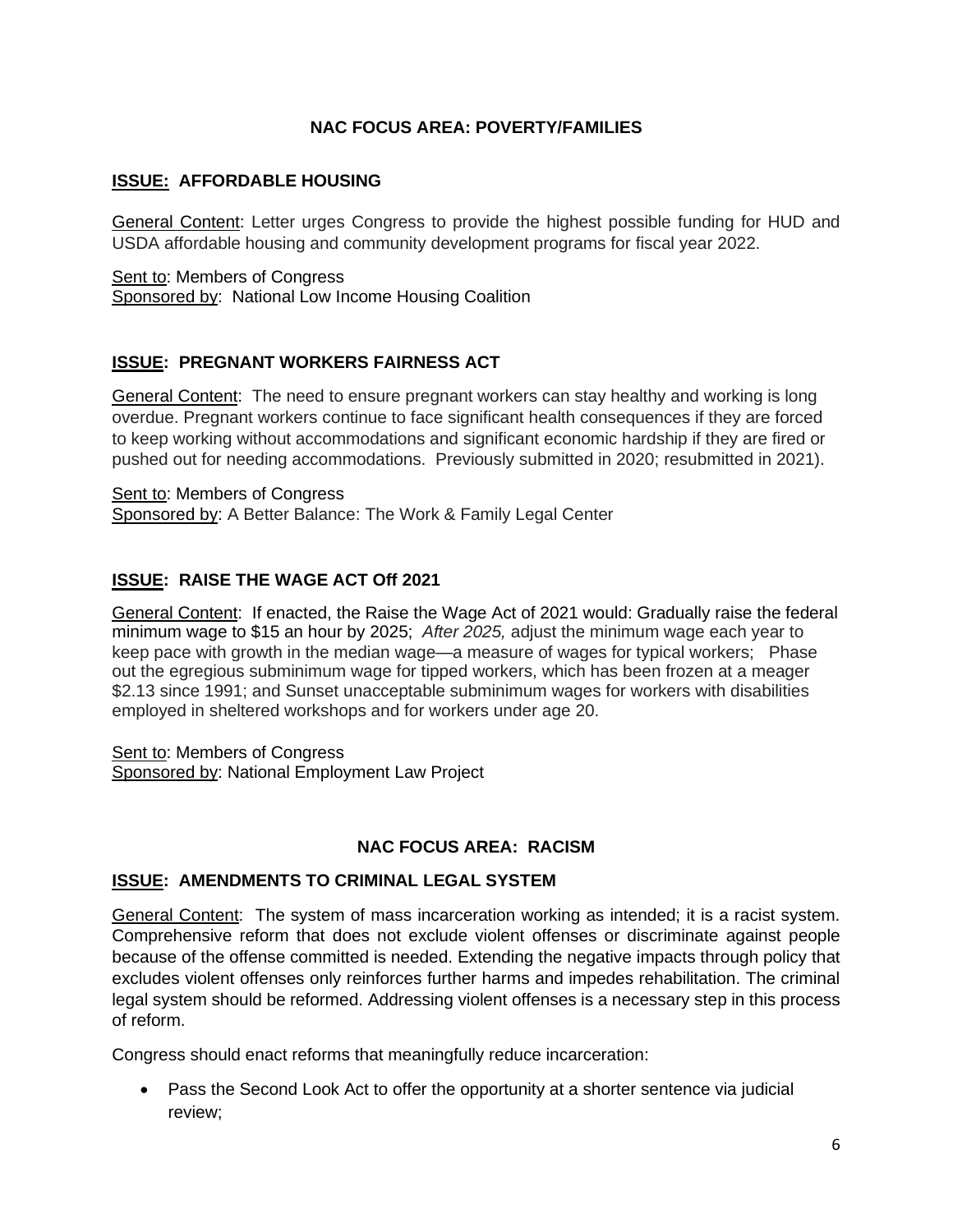- Amend the FIRST STEP Act to eliminate the exclusions for earned time credits and from programming participation;
- Remove carve-outs for violent or drug offenses or any policies that discriminate against returning citizens from all relevat bills, including social security legislation and FAFSA restructuring.

Sent to: Members of Congress

Sponsored by: Friends Committee on National Legislation

# **NAC FOCUS AREA: U.S. POLICIES THAT AFFECTS GOOD SHEPHERD MISSION IN OTHER COUNTRIES**

# **ISSUE: JOINT COMPREHENSIVE PLAN OF ACTION (JCPOA), ALSO KNOWN AS THE IRAN NUCLEAR DEAL**

General Content: Letter to President Biden by a Coalition of Catholic Justice Organizations urging him to lift sanctions on Iran, save the JCPOA, and build on it to negotiate further steps toward lasting peace.

Sent to: President Biden Sponsored by: Maryknoll Office for Global Concerns, PAX Christi International

# **ISSUE: ENHANCING NORTH KOREA HUMANITARIAN ASSISTANCE ACT**

General Content: This is a House Bill in process. It has been proposed in order to expedite the provision of humanitarian assistance, including life-saving medical care, to the people of North Korea, and for other purposes.

Sent to: House of Representatives Sponsored by: American Friends Service Committee

# **NAC FOCUS AREA: VIOLENCE**

# **ISSUE: JUSTICE IN POLICING ACT OF 2020**

General Content: This bill addresses a wide range of policies and issues regarding policing practices and law enforcement accountability. It includes measures to increase accountability for law enforcement misconduct, to enhance transparency and data collection, and to eliminate discriminatory policing practices.

The bill facilitates federal enforcement of constitutional violations (e.g., excessive use of force) by state and local law enforcement. Among other things, it does the following:

- lowers the criminal intent standard—from willful to knowing or reckless—to convict a law enforcement officer for misconduct in a federal prosecution,
- limits qualified immunity as a defense to liability in a private civil action against a law enforcement officer or state correctional officer, and